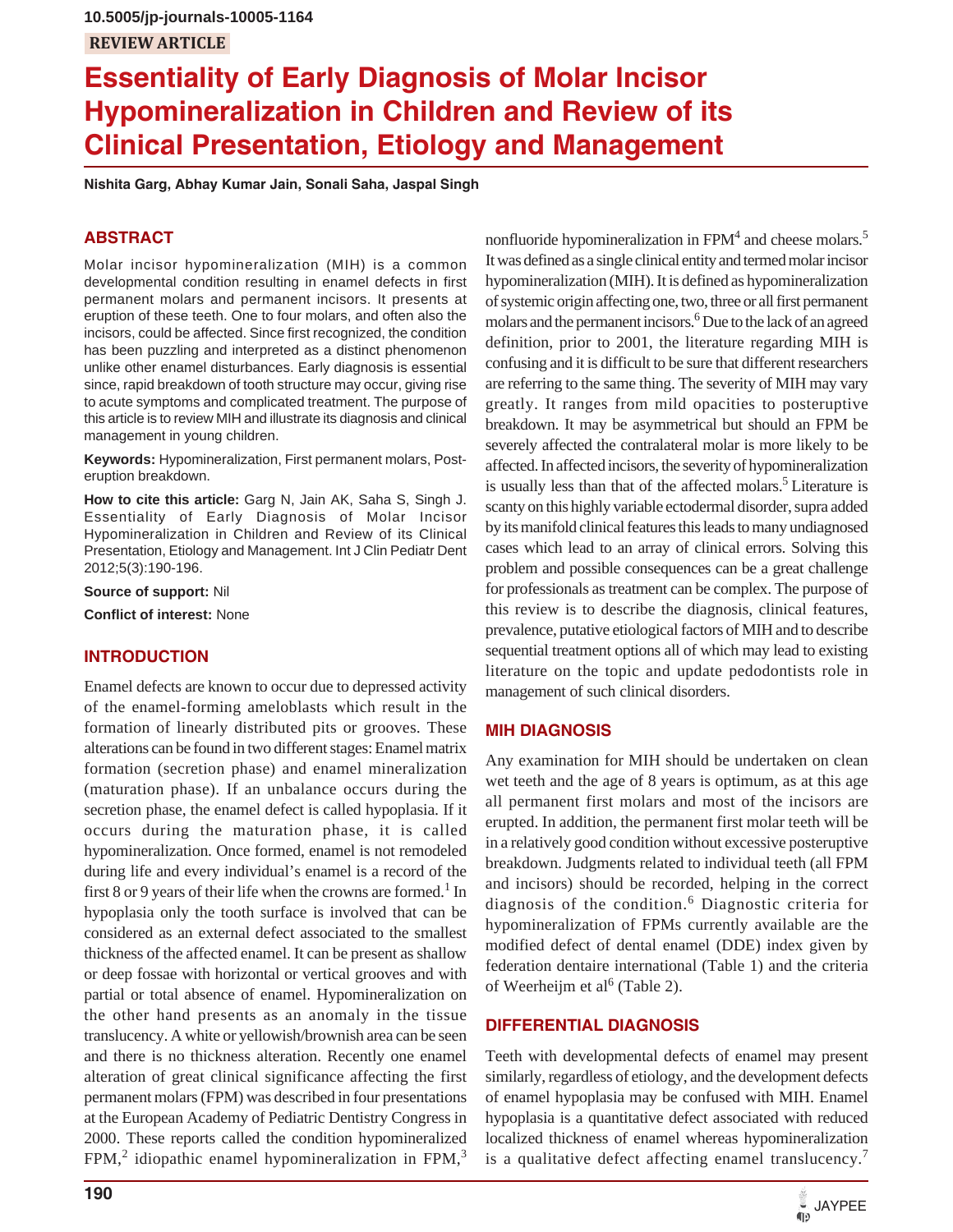| <b>Table 1: Modified DDE index (FDI 1992)</b> |                                                                                             |                |                                                                                                                                                                                                                                                      |  |  |
|-----------------------------------------------|---------------------------------------------------------------------------------------------|----------------|------------------------------------------------------------------------------------------------------------------------------------------------------------------------------------------------------------------------------------------------------|--|--|
|                                               | <b>Mild</b>                                                                                 | other studies) | <30% of the tooth's enamel surface area visibly disrupted (this encompasses the entire range reported in most                                                                                                                                        |  |  |
|                                               | Moderate                                                                                    |                | 31 to 49% of the tooth's enamel surface area visibly disrupted                                                                                                                                                                                       |  |  |
|                                               | Severe                                                                                      |                | >50% of the tooth's enamel surface area visibly disrupted                                                                                                                                                                                            |  |  |
|                                               | <b>Table 2:</b> Definitions of the criteria used for diagnosing MIH (Weerheijm et al 2001a) |                |                                                                                                                                                                                                                                                      |  |  |
|                                               | Criteria                                                                                    |                | <b>Definitions</b>                                                                                                                                                                                                                                   |  |  |
|                                               | <b>Opacity</b>                                                                              |                | A defect involving an alteration in the translucency of the enamel, variable in degree. The defective<br>enamel is of normal thickness with a smooth surface and can be white, yellow or brown in color. The<br>border of the lesions is demarcated. |  |  |
| <b>PEB</b>                                    |                                                                                             |                | A defect that indicated deficiency of the surface after eruption of the tooth. This may be caused by such<br>factors as trauma and attrition.                                                                                                        |  |  |
| Atypical restoration                          |                                                                                             |                | Size and shape of restoration do not conform to typical restorative characteristics. In most cases,<br>restorations will be extended to the buccal or the palatinal smooth surface. At the border of the restoration,<br>opacity may be noticed.     |  |  |
|                                               | <b>Extraction due</b><br>to MIH                                                             |                | Absence of a molar should be related to the other teeth of the dentition. Absence of a first permanent molar<br>in a sound dentition is suspected to have been an MIH molar.                                                                         |  |  |

Diagnostically, MIH and enamel hypomineralization (EH) can be difficult to differentiate when affected molars have posteruptive enamal breakdown (PEB) due to caries or masticatory trauma. In a child with high caries rate, MIH can be masked by extensive caries or restorations. PEB may lead to a clinical picture resembling hypoplasia. However, in hypoplasia, the borders of the deficient enamel are smooth, while in posteruptive enamel breakdown the borders to normal enamel are irregular.<sup>6,8</sup> MIH can also be confused with fluorosis, however, the enamel opacities of fluorosis are diffuse, in contrast to the well-demarcated borders of hypomineralized enamel seen in MIH.<sup>6</sup> In addition, fluorosed enamel is caries resistant; in comparison to the caries prone MIH-affected enamel. Furthermore, the difference between MIH and amelogenesis imperfect (AI) is one of definition. In AI, all teeth are affected and may be detected preeruptively on radiograph. Generally, affected FPM's with MIH are asymmetrical. There is usually a positive family history in cases of  $AI<sup>6,8</sup>$ 

#### **CLINICAL APPEARANCE, SYMPTOMS AND SIGNS ASSOCIATED WITH MIH**

Clinical appearance, symptoms and signs associated with MIH:

- Large demarcated opacities, whitish-cream or yellowbrown in color
- May or may not be associated with posteruption enamel breakdown
- Hypersensitivity
- Difficult to anesthetize
- Rapid caries progression.

Clinically, the lesions of MIH are fairly large demarcated opacities of altered enamel translucency. The defective enamel is white-cream or yellow-brown in color. The opacities are usually limited to the incisal or cuspal one third of the crown, rarely involving the cervical one third. The intact enamel surface is typically hard, smooth and often hypermineralized following posteruptive maturation; the subsurface enamel is soft and porous.<sup>6,7</sup> The MIH-affected FPM's are sometimes hypersensitive to stimuli and may be difficult to anesthetize. It is believed that there is subclinical pulpal inflammation due to porosity of the enamel which could lead to hypersensitivity experienced by some individuals.6,9 In a study comparing the pulps of noncarious hypomineralized FPM to apparently sound FPM from MIH affected individuals, it was concluded that the changes were indicative of inflammatory changes.<sup>10</sup> Caries progression is very rapid in FPM affected by MIH due to the porous enamel. It is further compounded by the fact that these affected children may avoid brushing because of sensitivity.<sup>2,6</sup>

## **PUTATIVE ETIOLOGICAL FACTORS**

Majority of previous studies imply that the etiology of MIH is complex with undetermined systemic and genetic factors disrupting normal amelogenesis in the affected teeth. A variety of systematically acting medical factors proposed as contributing to or causing MIH includes prenatal, perinatal and postnatal illnesses, low birth weight, antibiotic consumption and toxins from breastfeeding. In an attempt to explain the possible etiological factors it is important to remember that between 28 weeks *in utero* and the first 10 days of life ameloblasts initiate amelogenesis in the first permanent teeth to be formed, the FPM, followed by the other teeth later in time. If the function of ameloblasts is interrupted, temporarily or permanently, then depending upon the time of insult, enamel hypoplasia or enamel hypomineralization is produced. Experiments have shown that conditions affecting the enamel matrix pH, i.e. respiratory acidosis and abnormal oxygen levels resulting from hypoventilation in various respiratory diseases inhibit the action of the proteolytic enzymes and the development of the crystal hydroxyapatite resulting to enamel hypomineralization. Lack of calcium phosphate in the area of the crystallites might result in reduced calcium deposits and lower ratio of calcium/phosphorus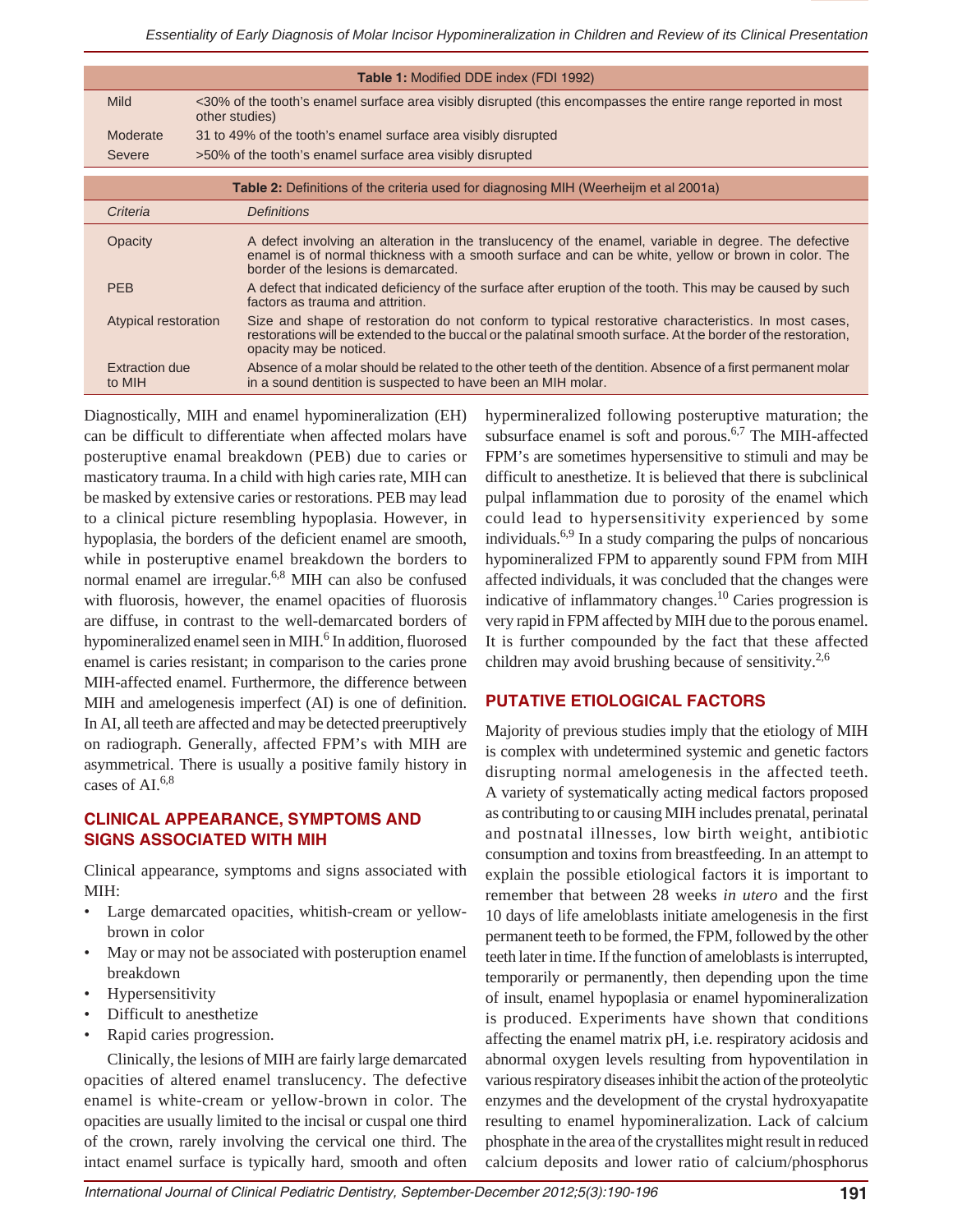leading again to enamel hypomineralization. Maternal pyrexia has been shown experimentally to have a detrimental influence on amelogenesis, ranging from ameloblastic dysfunction to complete cellular degeneration.<sup>11</sup> In case of maternal diabetes hypocalcemia in the mother and oxygen shortage problems to the infant may result in enamel hypomineralization.12 Prenatal conditions such as prolonged maternal nausea and vomiting jeopardize fluids and electrolytes, as well as nutritional status leading occasionally to fetal biochemical disturbance. Use of myometrium spasmolytics medication may produce side-effects, such as nausea, vomiting and fetal hypocalcemia which may again disrupt amelogenesis.13 Perinatal medical conditions appear to be associated with hypocalcemia and hypoxia. Previous studies have shown that early neonatal hypocalcemia is present in approximately 30 to 75% of cases of preterm low birth neonates, particularly in those with respiratory distress and birth asphyxia due to complicated, prolonged or difficult delivery.14,15 The reason is that two-thirds of an individual's stores of calcium and phosphorus accumulate during the last trimester of pregnancy and preterm infants miss much of this mineral accretion.16 In a previous study it was shown that compared with newborns delivered vaginally, those delivered by elective cesarean section, at around full-term had an increased risk of overall and serious respiratory illnesses, conditions often associated with hypoxia.<sup>17</sup> Also, the commonly used spinal anesthesia for cesarean section has a frequent complication of maternal hypotension that can be associated with severe nausea or vomiting which occasionally produces infant hypoxia.14 Postnatal special attention has been paid to infectious childhood illnesses, high fever, medication (antibiotics), environmental toxicants, breastfeeding and use of fluorides. Illnesses such as otitis media, $^{18}$  pneumonia $^{18,19}$ asthma,19 urinary tract infections and chicken pox which have been positively associated with MIH. Some studies link antibiotic use with MIH. $^{18,19}$  However, again it is not possible to be sure, if childhood illness/fever or the treatment with an antibiotic is the causative factor or if both are involved. The use of amoxicillin during the first year of life has been found to increase the risk of  $M I H^{20}$  and fluoride-like defects in the permanent incisors and FPMs. Accidental exposure to high levels of dioxins or polychlorinated biphenyls (PCBs) in early childhood has been found to be associated with demarcated opacity and/or hypoplasia.21,22 In a Finnish study, a significant correlation between MIH and the exposure of the children to dioxins via mother's milk was found.<sup>23</sup> However, in a more recent study of children born 10 years later exposed to lower levels of dioxins, no correlation was found. $^{24}$  The most toxic dioxin congener, 2, 3, 7, 8-tetrachlorodibenzo-para-dioxin (TCDD) arrests degradation and/or removal of enamel matrix proteins in developing molars of rat pups exposed via their dams' milk, this apparently leads to disturbances in mineralization. Fluoride is thought to affect enamel crystal formation mainly during the maturation stage inducing defects

described as diffuse opacities. In three studies, the association between fluoride supplementation and MIH was studied.<sup>23,25,26</sup> No significant association was found.

#### **PREVALENCE**

Majority of studies report the frequency of MIH in a specific group rather than as prevalence. In nearly half of the studies investigation for MIH was the main purpose. However, it could also be a part of a general dental health survey or combined with an ordinary dental examination. The sample sizes have varied considerably. Descriptions of the study groups were generally sparse or missing. Almost half of the study groups were mixed age groups, three of them<sup>26</sup> reported prevalence figures for each age group separately which showed a considerable variation between the groups (Table 3).

Traditionally, there have been more studies from Northern Europe and MIH has appeared to be more common in those countries. However, lately studies have been published from other parts of the world. A very recent study from Brazil<sup>46</sup> showed a prevalence of 40.2% and a study from Kenya<sup>39</sup> 13.7%.

#### **TREATMENT APPROACHES**

MIH's clinical management is challenging due to:

- 1. The sensitivity and rapid development of dental caries in affected PFMs
- 2. The limited cooperation of a young child
- 3. Difficulty in achieving anesthesia
- 4. The repeated marginal breakdown of restorations.

The available treatment modalities for teeth with MIH are extensive, ranging from prevention, restoration, to extraction. A very useful six-step management approach for MIH has been proposed by William et al<sup>32</sup> (Table 4).

The decision on which treatment should be used is complex and is dependent upon on a number of factors. The commonly identified factors are the severity of the condition, the patient's dental age and the child/parent's social background and expectation. A diagrammatic summary of treatment modalities for treating hypomineralized first permanent molar is given in Table 5.

#### **RESTORING HYPOMINERALIZED PERMANENT INCISORS**

Labial localization and enamel discoloration often pose an esthetic concern for any child with MIH incisors. Contemporary minimally invasive techniques offer numerous possibilities for treating these lesions. Yellow or brownishyellow defects are of full thickness and may occasionally respond to bleaching with carbamide peroxide<sup>47</sup> while those that are creamy-yellow or whitish-creamy are less porous and variable in depth<sup>48</sup> and can be treated by microabrasion with 18% hydrochloric acid or 37.5% phosphoric acid and abrasive paste.<sup>49</sup> More pronounced enamel defects might be dealt with by combining the two methods. Conservative approach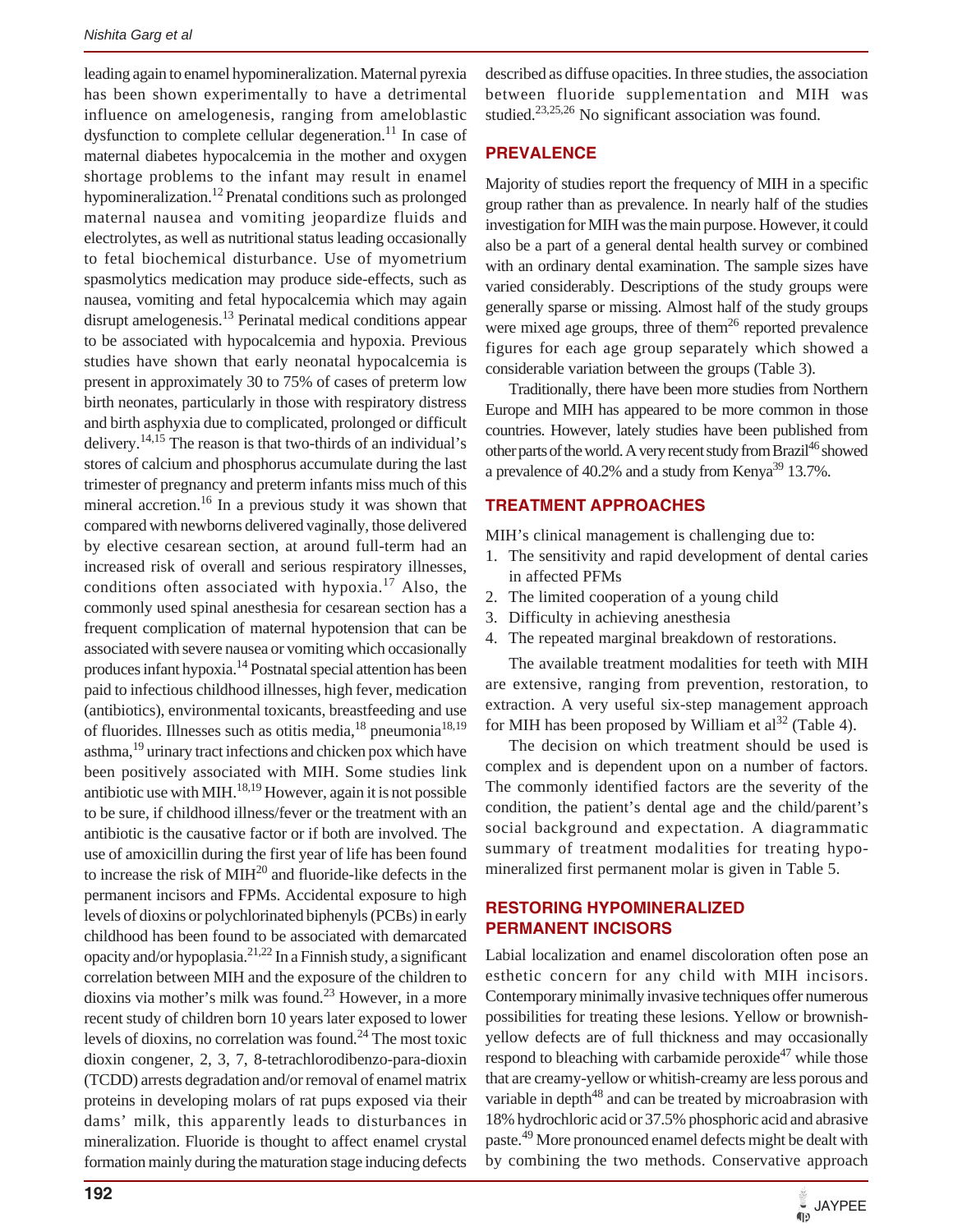| Table 3: Summary of epidemiological studies for MIH (modified from Jasulaityte et al 2008 <sup>27</sup> ) |                                                                             |                 |                |                                              |  |  |
|-----------------------------------------------------------------------------------------------------------|-----------------------------------------------------------------------------|-----------------|----------------|----------------------------------------------|--|--|
| Country                                                                                                   | <b>Study</b>                                                                | Age of children | Sample         | <b>MIH</b>                                   |  |  |
|                                                                                                           |                                                                             | (years)         | size           | prevalence                                   |  |  |
| Finland                                                                                                   | Alaluusua et al <sup>28</sup> 1996a                                         | 12              | 97             | 25%                                          |  |  |
| Finland                                                                                                   | Leppaniemi et al <sup>29</sup> 2001                                         | $7 - 13$        | 488            | 19.3%                                        |  |  |
| Sweden                                                                                                    | Jalevik et al <sup>30</sup> 2001                                            | $7.6 - 8.8$     | 516            | 18.4%                                        |  |  |
| <b>Denmark</b>                                                                                            | Esmark and Simonsen (1995) in Weerheijm and Mejare 2003 <sup>31</sup>       | $\overline{7}$  | 5,277          | 15-25%                                       |  |  |
| Finland                                                                                                   | Alaluusua et al <sup>23</sup> 1996b                                         | $6 - 7$         | 102            | 17%                                          |  |  |
| Sweden                                                                                                    | Koch et al <sup>26</sup>                                                    | $8 - 13$        | 2,226          | 3.6-15.4%<br>(depending on<br>year of birth) |  |  |
| <b>Turkey</b>                                                                                             | Alpoz and Ertugrul (1999) in Weerheijm and Mejare 2003 <sup>31</sup>        | $7 - 12$        | 250            | 14.8%                                        |  |  |
| Slovenia                                                                                                  | Kosem et al (2004) in William et al 2006 <sup>32</sup>                      | $5 - 18$        | 3,954          | 14.4%                                        |  |  |
| <b>Italy</b>                                                                                              | Calderara et al <sup>33</sup> 2005                                          | $7.3 - 8.3$     | 227            | 13.7%                                        |  |  |
| Bosnia and                                                                                                | Muratbegovic et al <sup>34</sup> 2007                                       | 12              | 560            | 12.3%                                        |  |  |
| Herzegovina                                                                                               |                                                                             |                 |                | $(2.5 - 32.5%)$                              |  |  |
| <b>Netherlands</b>                                                                                        | Weerheijm et al <sup>35</sup> 2001b                                         | 11              | 497            | 9.7%                                         |  |  |
| Lithuania                                                                                                 | Jasulaityte et al <sup>36</sup> 2007                                        | $6.5 - 9.5$     | 1,277          | 9.7%                                         |  |  |
| (Kaunas)                                                                                                  |                                                                             |                 |                |                                              |  |  |
| Switzerland                                                                                               | Clavadetscher <sup>31</sup> 1997                                            | $7 - 8$         | 1,671          | 6.4%                                         |  |  |
| (Zurich)                                                                                                  |                                                                             |                 |                |                                              |  |  |
| Germany                                                                                                   | Preusser <sup>37</sup> et al 2007                                           | $6 - 12$        | 1,022          | 5.9%                                         |  |  |
| (Giessen)                                                                                                 | Lygidakis et al 2004                                                        |                 | 2,640          | 5.7%                                         |  |  |
| Greece                                                                                                    | Dietrich et al <sup>27</sup> 2003                                           | $10 - 17$       | 378            | 2.9%                                         |  |  |
| Germany<br>(Dresden)                                                                                      |                                                                             |                 |                |                                              |  |  |
| Wainuiomata                                                                                               | Mahoney EK, Morrison DG <sup>38</sup> 2009                                  | $7 - 10$        | 522            | 14.9%                                        |  |  |
| Kenya                                                                                                     | Kemoli AM39 2008                                                            | $6 - 8$         | 3,591          | 13.73%                                       |  |  |
| Plovdiv,                                                                                                  | Kukleva MP, Petrova SG, Kondeva VK, Nihtyanova Tl <sup>40</sup> 2008        | $7 - 14$        | 2,960          | 3.58%                                        |  |  |
| <b>Bulgaria</b>                                                                                           |                                                                             |                 |                |                                              |  |  |
| Hong Kong                                                                                                 | Cho SY, Ki Y, Chu V41 2008                                                  | 12              | 2635           | 2.8%                                         |  |  |
| Istanbul                                                                                                  | Kusku OO, Caglar E, Sandalli N42 2008                                       | $7-9$           | 147            | 14.9%                                        |  |  |
| <b>Dutch National</b>                                                                                     | Jasulaityte L, Weerheijm KL, Veerkamp JS <sup>27</sup> 2003                 | 9               | 422            | 14.3%                                        |  |  |
| Epidemiological                                                                                           |                                                                             |                 |                |                                              |  |  |
| Survey 2003                                                                                               |                                                                             |                 |                |                                              |  |  |
| <b>Dutch National</b>                                                                                     | Jasulaityte L, Weerheijm KL, Veerkamp JS <sup>27</sup> 2003                 | 11              |                | 9.7%                                         |  |  |
| Epidemiological                                                                                           |                                                                             |                 |                |                                              |  |  |
| Survey 1999                                                                                               |                                                                             |                 |                |                                              |  |  |
| Greece                                                                                                    | Lygidakiset al <sup>43</sup> 2008                                           | $5.5 - 12$      | 3,518          | 10.2%                                        |  |  |
| Libya                                                                                                     | Fteita et al <sup>44</sup> 2006                                             | $7 - 8.9$       | 378            | 2.9%                                         |  |  |
| (Benghazi)                                                                                                |                                                                             |                 |                |                                              |  |  |
|                                                                                                           | Australia (pediatric Chawla et al 2004 <sup>32</sup> in Williams et al 2006 |                 | <b>182 MIH</b> | 70% had ≥1                                   |  |  |
| dental specialist                                                                                         |                                                                             |                 |                | affected FPMs                                |  |  |
| referral practice)                                                                                        |                                                                             |                 |                |                                              |  |  |
| <b>UK</b>                                                                                                 | Zagdwon et al <sup>45</sup> 2002                                            | $\overline{7}$  | 307            | 14.6%                                        |  |  |

should be used as the first line of treatment before more invasive treatment such as resin restorations/vesneers or crowns that may create problems, resulting from the large pulp size and immature gingival contours in young incisors.

#### **CONCLUSION**

The prevalence of MIH appears to be increasing and managing affected children is now a common problem for pediatric dentists. Although the etiology is unclear and may, in fact, be multifactorial, children born preterm and those with poor general health or systemic conditions in their first 3 years may develop MIH. The early identification of such children will allow monitoring of their PFMs so that remineralization and preventive measures can be instituted as soon as affected surfaces are accessible. The age of 8 years, when all FPM are usually erupted is the best time for examination. An agreement on procedure and criteria of examination, as wet or dry teeth and minimum size of recorded defect, is needed. Preparing a well-defined method for training and calibration of future examiners is of utmost importance. The complex care involved must address the child's behavior and anxiety, aiming to provide durable restorations under pain-free conditions. Extensively affected molars may require extracoronal restorations or extraction. Research is needed to clarify etiological factors and improve the durability of restorations in affected teeth. Information on other teeth affected than FPMs and incisors is also desirable.

#### **REFERENCES**

1. Smith, BH. Standards of human tooth formation and dental age assessment. In: Kelley, MA.; Larsen, CS., editors. Advances in dental anthropology. New York: Wiley-Liss; 1991. p. 143-68.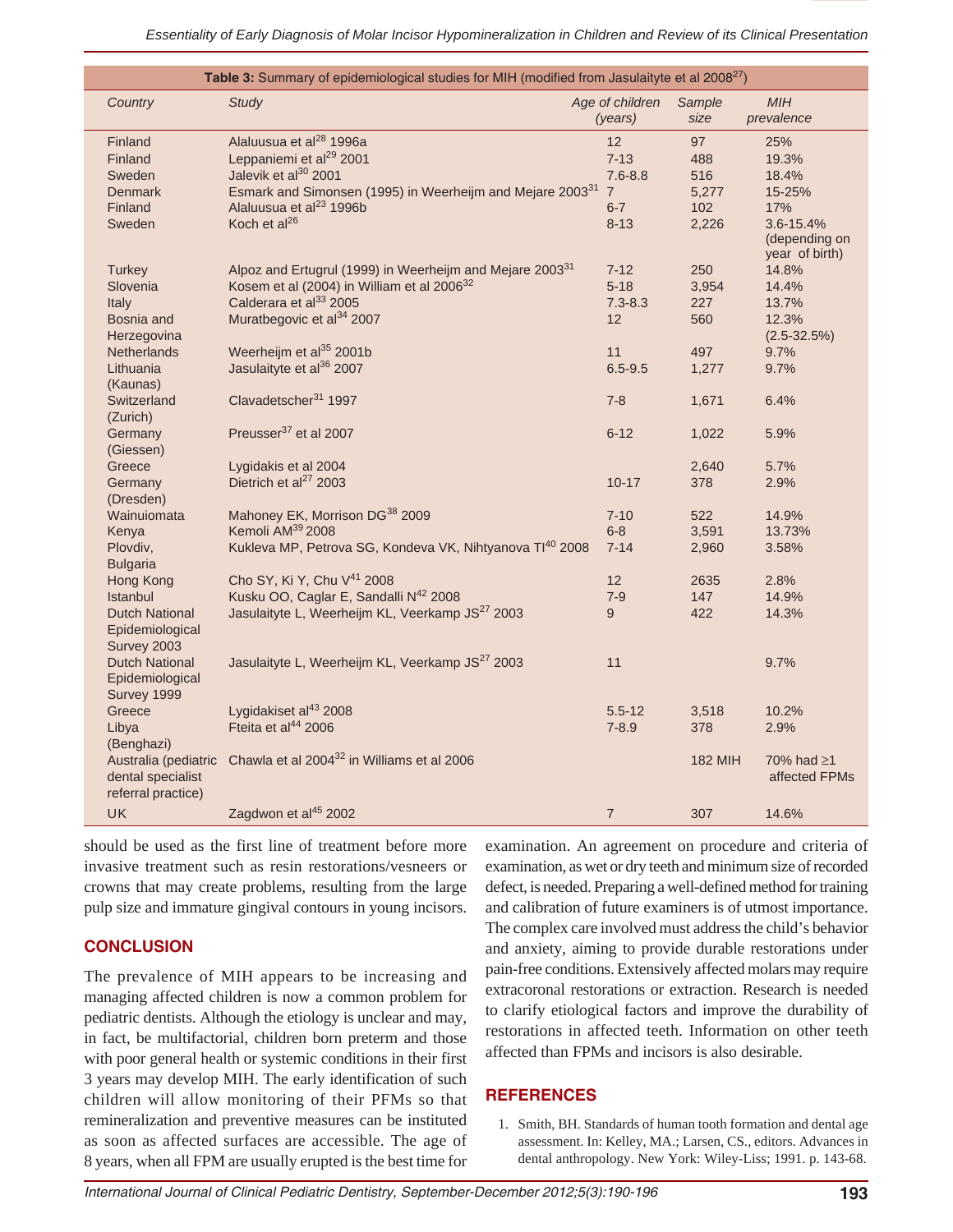| <b>Table 4:</b> A clinical management approach for permanent first molars affected by MIH |                                                                                                                                                                                         |  |  |  |  |
|-------------------------------------------------------------------------------------------|-----------------------------------------------------------------------------------------------------------------------------------------------------------------------------------------|--|--|--|--|
| <b>Steps</b>                                                                              | Recommended procedures                                                                                                                                                                  |  |  |  |  |
| <b>Risk identification</b>                                                                | Assess medical history for putative etiological factors                                                                                                                                 |  |  |  |  |
| Early diagnosis                                                                           | Examine at risk molars on radiograph if possible<br>Monitor these teeth during eruption                                                                                                 |  |  |  |  |
| Remineralization and desensitization                                                      | Apply localized topical fluorides                                                                                                                                                       |  |  |  |  |
| Prevention of dental caries and PEB                                                       | Institute through oral hygiene home care program<br>Reduce cariogenicity and erosivity of diet<br>Place pit and fissure sealants                                                        |  |  |  |  |
| Restorations and extractions                                                              | Place intracoronal (resin composite) bonded with self-etching primer adhesive or<br>extracoronal restorations (stainless steel crowns).<br>Consider orthodontic outcomes postextraction |  |  |  |  |
| Maintenance                                                                               | Monitor margins of restorations for PEB<br>Consider full coronal coverage restorations in the long-term                                                                                 |  |  |  |  |

| <b>Table 5:</b> Summary of treatment modalities for treating hypomineralized first permanent molar |                                                                                                                                                                                                                                                                                                                                                                                                                                                                                                                                                                                                                                                                                                                                                            |  |  |  |
|----------------------------------------------------------------------------------------------------|------------------------------------------------------------------------------------------------------------------------------------------------------------------------------------------------------------------------------------------------------------------------------------------------------------------------------------------------------------------------------------------------------------------------------------------------------------------------------------------------------------------------------------------------------------------------------------------------------------------------------------------------------------------------------------------------------------------------------------------------------------|--|--|--|
| Restoring hypomineralized first permanent molars                                                   |                                                                                                                                                                                                                                                                                                                                                                                                                                                                                                                                                                                                                                                                                                                                                            |  |  |  |
| Preventive                                                                                         | • Topical fluoride application<br>• Desensitizing toothpaste<br>• Apply a CPP-ACP topical crème daily using a cotton bud<br>• Glass ionomer cement (GIC) sealants can provide caries protection and reduce surface permeability                                                                                                                                                                                                                                                                                                                                                                                                                                                                                                                            |  |  |  |
| Direct restoration                                                                                 | • Cavity margin placement<br>- All defective enamel is removed<br>- Only the very porous enamel is removed, until good resistance of the bur to enamel is felt<br>• GIC restorations<br>- Conventional GIC, resin modified GICs (RMGIC)<br>- Adhesive capability to both enamel and dentine<br>- Long term fluoride release<br>- Poorer mechanical properties<br>- Not recommended to be used in stress bearing areas<br>- Be used as an intermediate restoration<br>Composite resin restorations<br>- Longer-term stability compared with other restorative materials<br>- The polyacid modified resin composites<br>- Have good handling characteristics                                                                                                 |  |  |  |
|                                                                                                    | - Release and take up fluoride; and<br>- Have tensile and flexural strength properties superior to GIC and RMGIC, but inferior to that<br>of resin composite<br>- Use of PMRCs in permanent teeth is restricted to nonstress-bearing areas                                                                                                                                                                                                                                                                                                                                                                                                                                                                                                                 |  |  |  |
| Full coverage restoration                                                                          | When PFMs have moderate to severe PEB, preformed stainless steel crowns (SSCs) are the<br>$\bullet$<br>treatment of choice <sup>47</sup><br>- Prevent further tooth deterioration<br>- Control tooth sensitivity<br>- Establish correct interproximal contacts and proper occlusal relationships<br>- Are not as technique sensitive or costly as cast restorations<br>- Require little time to prepare and insert<br>- If not adapted properly may produce an open bite, gingivitis or both<br>- Properly placed, SSCs can preserve PFMs with MIH until cast restorations are feasible<br>Partial and full coverage indirect adhesive or cast crown and onlays<br>$\bullet$<br>- Compared to SSCs, cast restorations<br>- Require minimal tooth reduction |  |  |  |
| <b>Extraction and</b><br>orthodontic consideration                                                 | - Minimize pulpal trauma<br>- Protect tooth structure<br>- Provide high strength for cuspal overlays<br>- Control sensitivity<br>Maintain periodontal health due to their supragingival margins<br>Timely extraction is a feasible treatment option in cases of:<br>$\bullet$<br>- Severe hypomineralization<br>- Severe sensitivity or pain<br>- Large multi surface lesions<br>- Difficulty of restoration<br>- Inability to achieve local anesthesia                                                                                                                                                                                                                                                                                                    |  |  |  |
|                                                                                                    | - Behavior management problems preventing restorative treatment<br>- Apical pathosis<br>Orthodontic space requirements, where FPM are heavily restored in the presence of healthy<br>premolars                                                                                                                                                                                                                                                                                                                                                                                                                                                                                                                                                             |  |  |  |

*Contd.*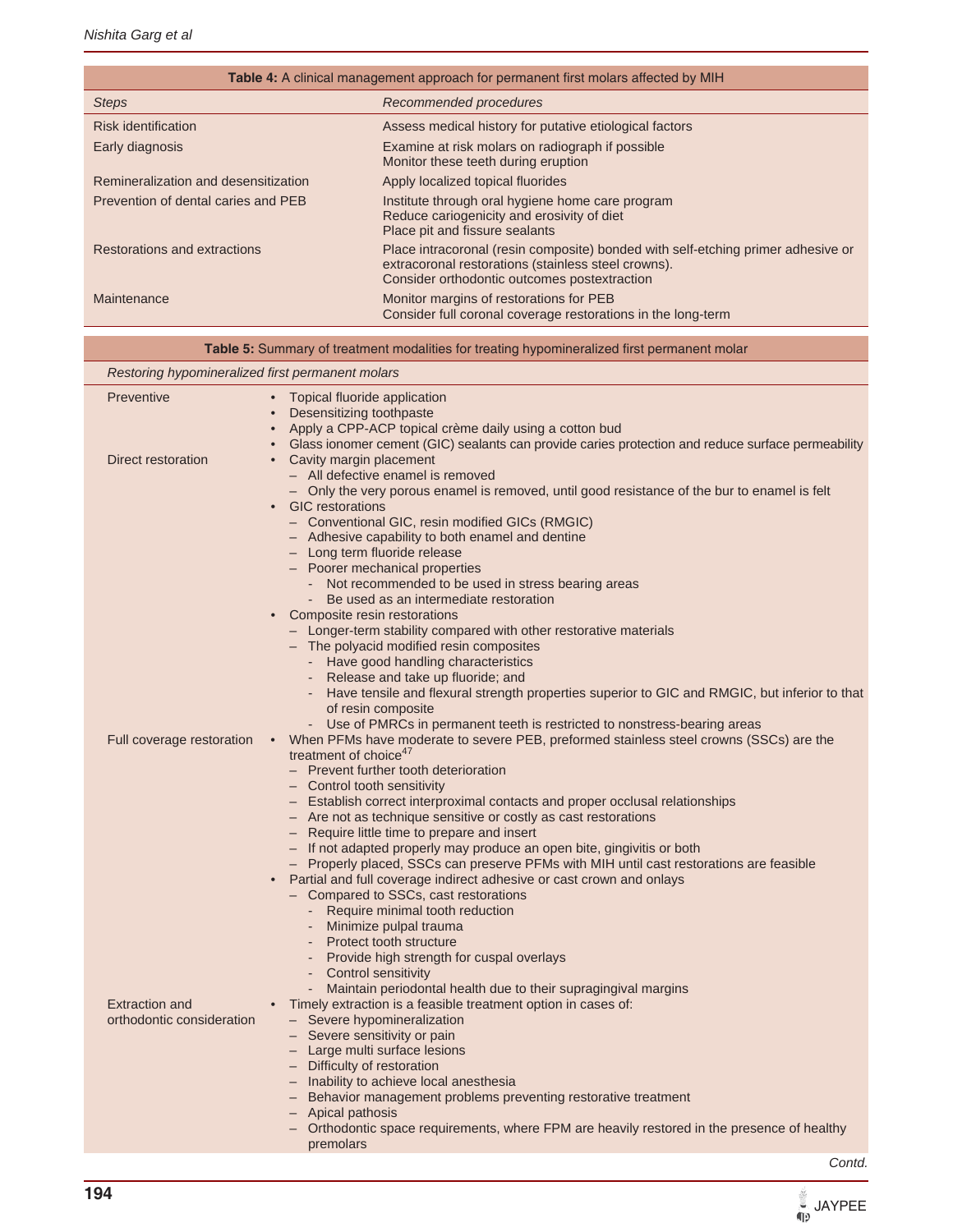#### *Contd.*

- Crowding distally in the arch and third permanent molars reasonably positioned
	- Financial considerations precluding other forms of treatment
- If the orthodontic condition were favorable, the ideal dental age for extracting the defective FPM would be 8.5 to 9 years of age
- 2. Beentjes VEVM, Weerheijm KL, Groen HJ. a match-control study into the aetiology of hypomineralised first permanent molars. European Academy of Paediatric Dentistry Congress. Eur J Paediatr Dent 2000;1:123.
- 3. Jalevik B, Klingberg G, Noren JG, Barregard L. Epidemiological study of idiopathic enamel hypomineralisation in permanent first molars. European Academy of Paediatric Dentistry Congress. Eur J Paediatr Dent 2000;1:128.
- 4. Leppaniemi A, Lukinmaa L, Alaluusua S. Nonfluoridehypomineralisation in permanent first molars. European Academy of Paediatric Dentistry Congress. Eur J Paediatr Dent 2000;1:128.
- 5. Weerheijm KL, Groen HJ, Beentjes VEVM. Prevalence in 11 year-old Dutch children of cheese molars. European Academy of Paediatric Dentistry Congress. Eur J Paediatr Dent 2000;1:129.
- 6. Weerheijm KL (Department of Cariology, Endodontology and Pedodontology, Academic Centre for Dentistry (ACTA), Amsterdam, The Netherlands). Molar-incisor-hypomineralisation (MIH). Eur J Paediatr Dent 2003 Sep;4(3):114-120.
- 7. Jalevik B (Department of Pedodontics, Faculty of Odontology, Göteborg University, Sweden). Enamel hypomineralisation in permanent first molars. A clinical, histo-morphological and biochemical study. Swed Dent J Suppl 2001;149:1-86.
- 8. Fitzpatrick L (Dublin Dental School and Hospital, Lincoln Place, Dublin 2), O'Connell A. First permanent molars with molar incisor hypomineralisation. J Ir Dent Assoc 2007 Spring; 53(1):32-37.
- 9. Jälevik B (Department of Pedodontics, Faculty of Odontology, Göteborg University, Sweden). Enamel hypomineralization in permanent first molars. A clinical, histo-morphological and biochemical study. Swed Dent J Suppl 2001;149:1-86.
- 10. Rodd HD, Boissonade FM, Day PF. Pulpal status of hypomineralised permanent molars. Pediatr Dent 2007 Nov-Dec; 29(6):514-520.
- 11. Kreshover SJ, Clough OW. Prenatal influences on tooth development. II. Artificially induced fever in rats. J Dent Res 1953 Aug;32(4):565-577.
- 12. Alam M (Department of Pediatric Medicine, National Institute of Child Health, Karachi. alam\_1962@hotmail.com), Raza SJ, Sherali AR, Akhtar AS. Neonatal complications in infants born to diabetic mothers. J Coll Physicians Surg Pak 2006 Mar;16(3):212-215.
- 13. Norwitz ER (Department of Obstetrics and Gynecology, Brigham and Women's Hospital and Harvard Medical School, Boston, MA 02115, USA. ernorwitz@bics.bwh.harvard.edu), Robinson JN, Challis JR. The control of labor. N Engl J Med 1999 Aug 26;341(9):660-666.
- 14. Rosli A, Fanconi A. Neonatal hypocalcaemia. "Early type" in low birth weight newborns. Helv Paediatr Acta 1973 Nov;28(5):443-457.
- 15. Behrman, RE.; Vaughan, VC. Nelson's textbook of pediatrics. 13th ed. Philadelphia: WB Saunders; 1987. p. 207-209, 870- 871, 878-881.
- 16. Tsang RC, Donovan EF, Steichen JJ. Calcium physiology and pathology in the neonate. Pediatr Clin North Am 1976 Nov;23(4):611-626.
- 17. Hansen AK (Perinatal Epidemiology Research Unit, Aarhus University Hospital, Brendstrupgaardsvej 100, Skejby, 8200 Aarhus N, Denmark. AKH@svf.au.dk), Wisborg K, Uldbjerg N, Henriksen TB. Risk of respiratory morbidity in term infants

delivered by elective caesarean section: cohort study. BMJ 2008 Jan 12;336(7635):85-87.

- 18. Beentjes VE (Department of Cariology Endodontology Pedodontology Academic Centre for Dentistry (ACTA), Amsterdam, The Netherlands), Weerheijm KL, Groen HJ. Factors involved in the aetiology of molar-incisor hypomineralisation (MIH). Eur J Paediatr Dent 2002 Mar;3(1):9-13.
- 19. Jalevik B, Noren JG, Klingberg G, Barregard L. Etiologic factors influencing the prevalence of demarcated opacities in permanent first molars. Arch Oral Biol 2001;46(3):239-247.
- 20. Laisi S (Health Center, Ylämaa, Finland), Ess A, Sahlberg C, Arvio P, Lukinmaa PL, Alaluusua S. Amoxicillin may cause molar incisor hypomineralization. J Dent Res 2009 Feb;88(2):132-136.
- 21. Alaluusua S (Department of Pedodontics and Orthodontics, Institute of Dentistry, University of Helsinki, Helsinki, Finland. satu.alaluusua@helsinki.fi), Calderara P, Gerthoux PM, Lukinmaa PL, Kovero O, Needham L, Patterson DG Jr, Tuomisto J, Mocarelli P. Developmental dental aberrations after the dioxin accident in Seveso. Environ Health Perspect 2004 Sep;112(13):1313-1318.
- 22. Jan J (Department of Cariology and Dental Diseases, Faculty of Medicine, University of Ljubljana, Hrvatski trg 6, 1000 Ljubljana, Slovenia. janja.jan@mf.uni-lj.si), Sovcikova E, Kocan A, Wsolova L, Trnovec T. Developmental dental defects in children exposed to PCBs in eastern Slovakia. Chemosphere 2007;67(9):S350-354.
- 23. Alaluusua S (Department of Pedodontics and Orthodontics, Institute of Dentistry, P.O. Box 41, FIN-00014 University of Helsinki, Finland), Lukinmaa PL, Vartiainen T, Partanen M, Torppa J, Tuomisto J. Polychlorinated dibenzo-p-dioxins and dibenzofurans via mother's milk may cause developmental defects in the child's teeth. Environ Toxicol Pharmacol 1996 May 15;1(3):193-197.
- 24. Laisi S (Health Center, Ylämaa), Kiviranta H, Lukinmaa PL, Vartiainen T, Alaluusua S. Molar-incisor-hypomineralisation and dioxins: New findings. Eur Arch Paediatr Dent 2008 Dec;9(4):224-247.
- 25. Whatling R (Department of Paediatric Dentistry, Royal London Hospital, London, UK. rosemary.whatling@bartsandthelondon. nhs.uk), Fearne JM. Molar incisor hypomineralisation: a study of aetiological factors in a group of UK children. Int J Paed Dent 2008;18:155-234.
- 26. Koch G (Department of Pedodontics, Institute for Postgraduate Dental Education, Jönköping, Sweden), Hallonsten AL, Ludvigsson N, Hansson BO, Holst A, Ullbro C. Epidemiologic study of idiopathic enamel hypomineralization in permanent teeth of Swedish children. Community Dent Oral Epidemiol 1987 Oct;15(5):279-285.
- 27. Jasulaityte L (Academic Centre of Dentistry Amsterdam, The Netherlands. L.Jasulaityte@acta.nl), Weerheijm KL, Veerkamp JS. Prevalence of molar-incisor-hypomineralisation among children participating in the Dutch National Epidemiological Survey (2003). Eur Arch Paediatr Dent 2008 Dec;9(4):218-223.
- 28. Alaluusua S (Department of Pedodontics and Orthodontics, University of Helsinki, Finland. salaluus@hammas.helsinki.fi), Lukinmaa PL, Koskimies M, Pirinen S, Hölttä P, Kallio M, Holttinen T, Salmenperä L. Developmental dental defects associated with long breast feeding. Eur J Oral Sci 1996 Oct-Dec;104(5-6):493-497.